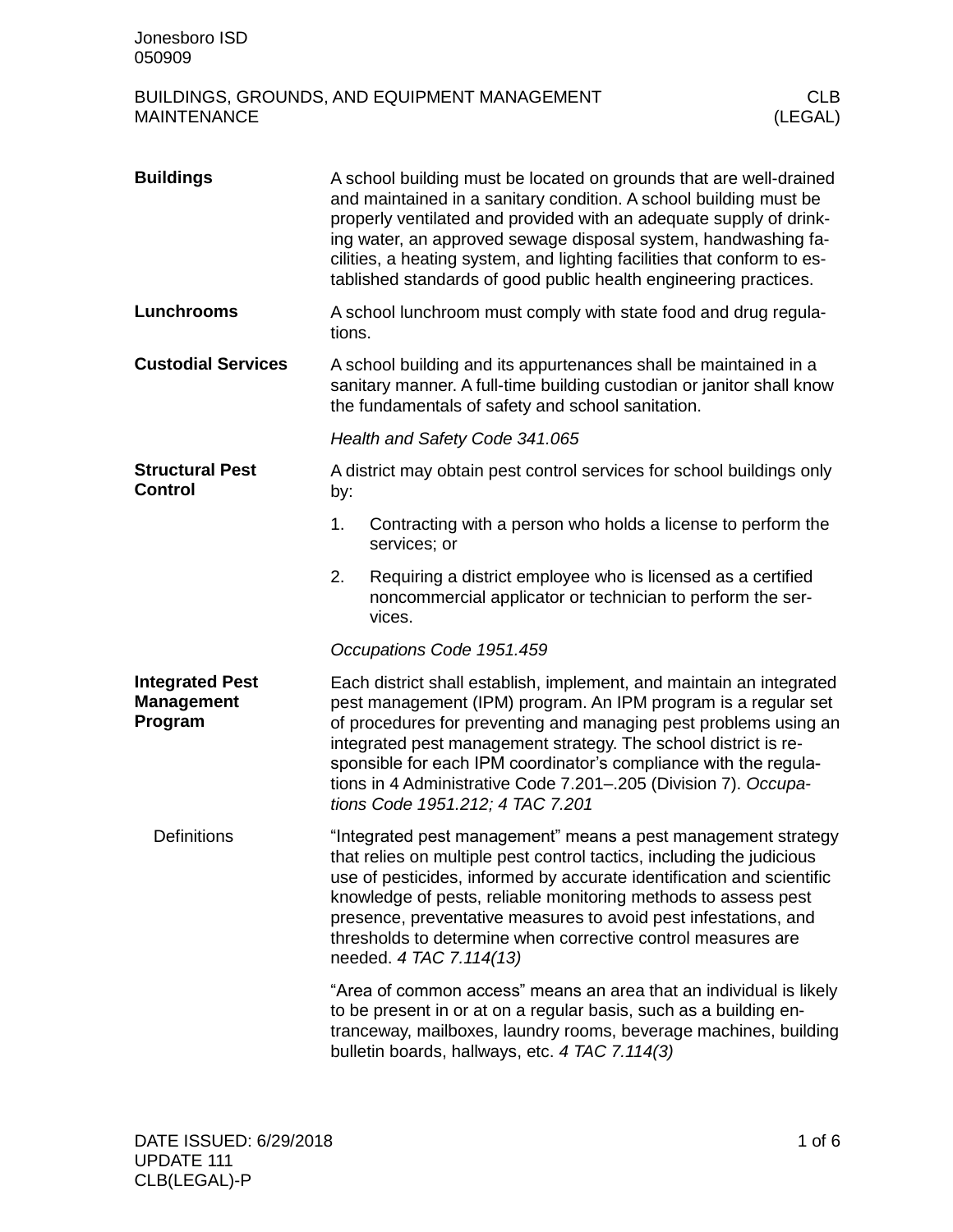| IPM Program<br>Requirements | The IPM program shall contain these essential elements: |    |                                                                                                                                                                                                                                                                                                                                                                                                                                                                                                                                                                                                                                                                                                                                  |  |  |
|-----------------------------|---------------------------------------------------------|----|----------------------------------------------------------------------------------------------------------------------------------------------------------------------------------------------------------------------------------------------------------------------------------------------------------------------------------------------------------------------------------------------------------------------------------------------------------------------------------------------------------------------------------------------------------------------------------------------------------------------------------------------------------------------------------------------------------------------------------|--|--|
|                             | 1.                                                      |    | A board-approved IPM policy, stating the district's commit-<br>ment to follow integrated pest management guidelines in all<br>pest control activities that take place on district property. The<br>IPM policy statement shall include:                                                                                                                                                                                                                                                                                                                                                                                                                                                                                           |  |  |
|                             |                                                         | a. | A definition of IPM consistent with this section;                                                                                                                                                                                                                                                                                                                                                                                                                                                                                                                                                                                                                                                                                |  |  |
|                             |                                                         | b. | A reference to Texas laws and rules governing pesticide<br>use and IPM in public schools;                                                                                                                                                                                                                                                                                                                                                                                                                                                                                                                                                                                                                                        |  |  |
|                             |                                                         | c. | Information about who can apply pesticides on school<br>district property; and                                                                                                                                                                                                                                                                                                                                                                                                                                                                                                                                                                                                                                                   |  |  |
|                             |                                                         | d. | Information about designating, registering, and required<br>training for the district's IPM coordinator. The superin-<br>tendent and IPM coordinator shall maintain a copy of the<br>policy.                                                                                                                                                                                                                                                                                                                                                                                                                                                                                                                                     |  |  |
|                             | 2.                                                      |    | A monitoring program to determine when pests are present<br>and when pest problems are severe enough to justify correc-<br>tive action;                                                                                                                                                                                                                                                                                                                                                                                                                                                                                                                                                                                          |  |  |
|                             | 3.                                                      |    | The preferential use of lower risk pesticides and the use of<br>non-chemical management strategies to control pests, ro-<br>dents, insects, and weeds;                                                                                                                                                                                                                                                                                                                                                                                                                                                                                                                                                                           |  |  |
|                             | 4.                                                      |    | A system for keeping records of facility inspection reports,<br>pest-related work orders, pest control service reports, pesti-<br>cide applications, and pesticide complaints;                                                                                                                                                                                                                                                                                                                                                                                                                                                                                                                                                   |  |  |
|                             | 5.                                                      |    | A plan for educating and informing district employees about<br>their roles in the IPM program; and                                                                                                                                                                                                                                                                                                                                                                                                                                                                                                                                                                                                                               |  |  |
|                             | 6.                                                      |    | Written guidelines that identify thresholds for when pest con-<br>trol actions are justified.                                                                                                                                                                                                                                                                                                                                                                                                                                                                                                                                                                                                                                    |  |  |
|                             | 4 TAC 7.201(1)                                          |    |                                                                                                                                                                                                                                                                                                                                                                                                                                                                                                                                                                                                                                                                                                                                  |  |  |
| <b>IPM Coordinator</b>      |                                                         |    | The superintendent shall appoint an IPM coordinator to implement<br>the district's IPM program. Not later than 90 days after the superin-<br>tendent designates or replaces an IPM coordinator, the district<br>must report to the Texas Department of Agriculture (TDA) the newly<br>appointed coordinator's name, address, telephone number, e-mail<br>address and the effective date of the appointment. A district that<br>appoints more than one IPM coordinator shall designate a respon-<br>sible IPM coordinator who will have overall responsibility for the<br>IPM program and provide oversight of subordinate IPM coordina-<br>tors regarding IPM program decisions. Occupations Code<br>1951.212(e); 4 TAC 7.201(2) |  |  |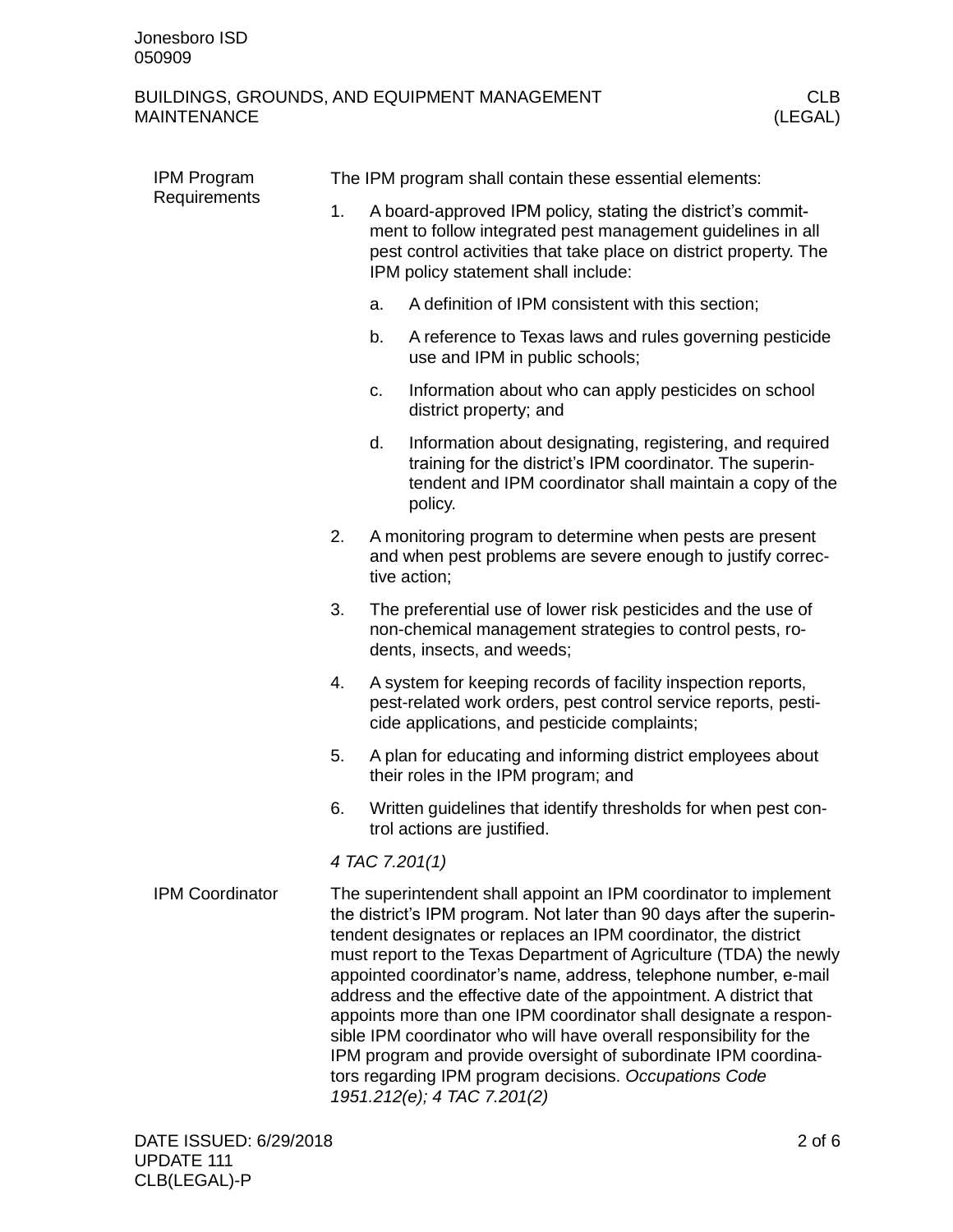| Training      |    | The IPM coordinator shall:                                                                                                                                                                                                                                                                                                                                                        |
|---------------|----|-----------------------------------------------------------------------------------------------------------------------------------------------------------------------------------------------------------------------------------------------------------------------------------------------------------------------------------------------------------------------------------|
|               | 1. | Successfully complete a TDA-approved IPM coordinator train-<br>ing course within six months of appointment; and                                                                                                                                                                                                                                                                   |
|               | 2. | Obtain at least six hours of TDA-approved IPM continuing ed-<br>ucation units at least every three years in accordance with the<br>requirements of 4 Administrative Code 7.202.                                                                                                                                                                                                   |
|               |    | Occupations Code 1951.212(f); 4 TAC 7.202                                                                                                                                                                                                                                                                                                                                         |
| <b>Duties</b> |    | The IPM coordinator shall be responsible for implementation of the<br>school district IPM program. The IPM coordinator shall oversee<br>and be responsible for:                                                                                                                                                                                                                   |
|               | 1. | Coordination of pest management personnel, ensuring that all<br>school employees who perform pest control, including those<br>employees authorized to perform incidental use applications,<br>have the necessary training, are equipped with the appropri-<br>ate personal protective equipment, and have the necessary li-<br>censes for their pest management responsibilities; |
|               | 2. | Ensuring that all IPM program records, including incidental<br>use training records, pest-related work orders, pest control<br>service reports, pesticide applications, and pesticide com-<br>plaints are maintained for a period of two years and are made<br>available to a TDA inspector upon request;                                                                         |
|               | 3. | Working with district administrators to ensure that all pest<br>control proposal specifications for outside contractors are<br>compatible with IPM principles, and that contractors work un-<br>der the guidelines of the district's IPM policy;                                                                                                                                  |
|               | 4. | Ensuring that all pesticides used on district property are in<br>compliance with the district's IPM program and that current<br>pesticide labels and safety data sheets (SDS) are available<br>for interested individuals upon request;                                                                                                                                           |
|               | 5. | Overseeing and implementing that portion of the plan that en-<br>sures that district administrators and relevant district person-<br>nel are provided opportunities to be informed and educated<br>about their roles in the IPM program, reporting, and notifica-<br>tion procedures;                                                                                             |
|               | 6. | Pesticide applications, including the approval of emergency<br>applications at buildings and on district grounds, are conduct-<br>ed in accordance with Division 7; and                                                                                                                                                                                                           |
|               | 7. | Maintaining a current copy of the school district's IPM policy<br>and making it available to a TDA inspector upon request.                                                                                                                                                                                                                                                        |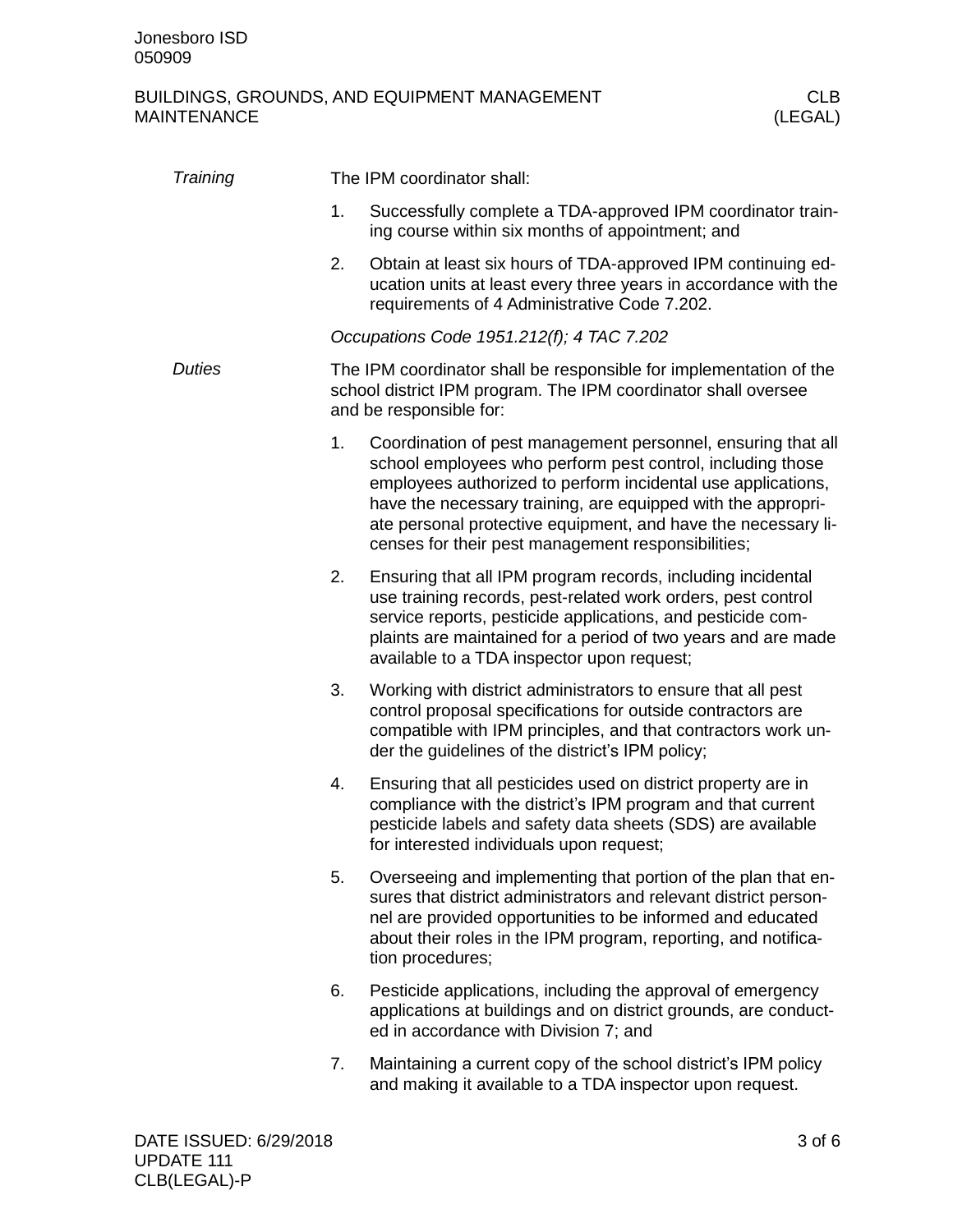|                            |                                                                                                                                                                                                                                                                                                                                                                                                     | 4 TAC 7.202(5)                                                                                                                                                                                                                  |  |  |  |
|----------------------------|-----------------------------------------------------------------------------------------------------------------------------------------------------------------------------------------------------------------------------------------------------------------------------------------------------------------------------------------------------------------------------------------------------|---------------------------------------------------------------------------------------------------------------------------------------------------------------------------------------------------------------------------------|--|--|--|
| <b>Licensed Applicator</b> | A district that engages in pest control activities must employ or<br>contract with a licensed applicator, who may, if an employee, also<br>serve as the IPM coordinator. 4 TAC 7.201(3)                                                                                                                                                                                                             |                                                                                                                                                                                                                                 |  |  |  |
|                            |                                                                                                                                                                                                                                                                                                                                                                                                     | The commercial or noncommercial certified applicator or licensed<br>technician shall:                                                                                                                                           |  |  |  |
|                            | 1.                                                                                                                                                                                                                                                                                                                                                                                                  | Apply only United States Environmental Protection Agency<br>(EPA) labeled pesticides, appropriate for the target pest, ex-<br>cept as provided in Division 7;                                                                   |  |  |  |
|                            | 2.                                                                                                                                                                                                                                                                                                                                                                                                  | Provide the structural pest management needs of the district<br>by following the district's IPM program and these regulations;                                                                                                  |  |  |  |
|                            | 3.                                                                                                                                                                                                                                                                                                                                                                                                  | Obtain written approval from the IPM coordinator for the use<br>of pesticides in accordance with Division 7;                                                                                                                    |  |  |  |
|                            | 4.                                                                                                                                                                                                                                                                                                                                                                                                  | Handle and forward to the IPM coordinator records of IPM<br>activities, any complaints relating to pest problems, and pesti-<br>cide use;                                                                                       |  |  |  |
|                            | 5.                                                                                                                                                                                                                                                                                                                                                                                                  | Ensure that pesticide use records are forwarded to the IPM<br>coordinator within two business days or in a time frame as<br>agreed to by the IPM coordinator;                                                                   |  |  |  |
|                            | 6.                                                                                                                                                                                                                                                                                                                                                                                                  | Consult with the IPM coordinator concerning the use of con-<br>trol measures in buildings and grounds; and                                                                                                                      |  |  |  |
|                            | 7.                                                                                                                                                                                                                                                                                                                                                                                                  | Ensure that all pest control activities are consistent with the<br>district's IPM program and IPM policy.                                                                                                                       |  |  |  |
|                            | 4 TAC 7.203                                                                                                                                                                                                                                                                                                                                                                                         |                                                                                                                                                                                                                                 |  |  |  |
| <b>Notice</b>              | A district shall prior to or by the first week of school attendance,<br>ensure that a procedure is in place to provide prior notification of<br>pesticide applications in accordance with 4 Administrative Code<br>Chapter 7. Individuals who request in writing to be notified of pesti-<br>cide applications may be notified by telephonic, written, or electron-<br>ic methods. $4$ TAC 7.201(4) |                                                                                                                                                                                                                                 |  |  |  |
|                            | The chief administrator, IPM coordinator, or building manager must<br>notify individuals who work in a district building of an indoor pest<br>control treatment by:                                                                                                                                                                                                                                 |                                                                                                                                                                                                                                 |  |  |  |
|                            | 1.                                                                                                                                                                                                                                                                                                                                                                                                  | Posting the sign made available by the certified applicator or<br>technician in an area of common access that the individuals<br>are likely to check on a regular basis at least 48 hours before<br>each planned treatment; and |  |  |  |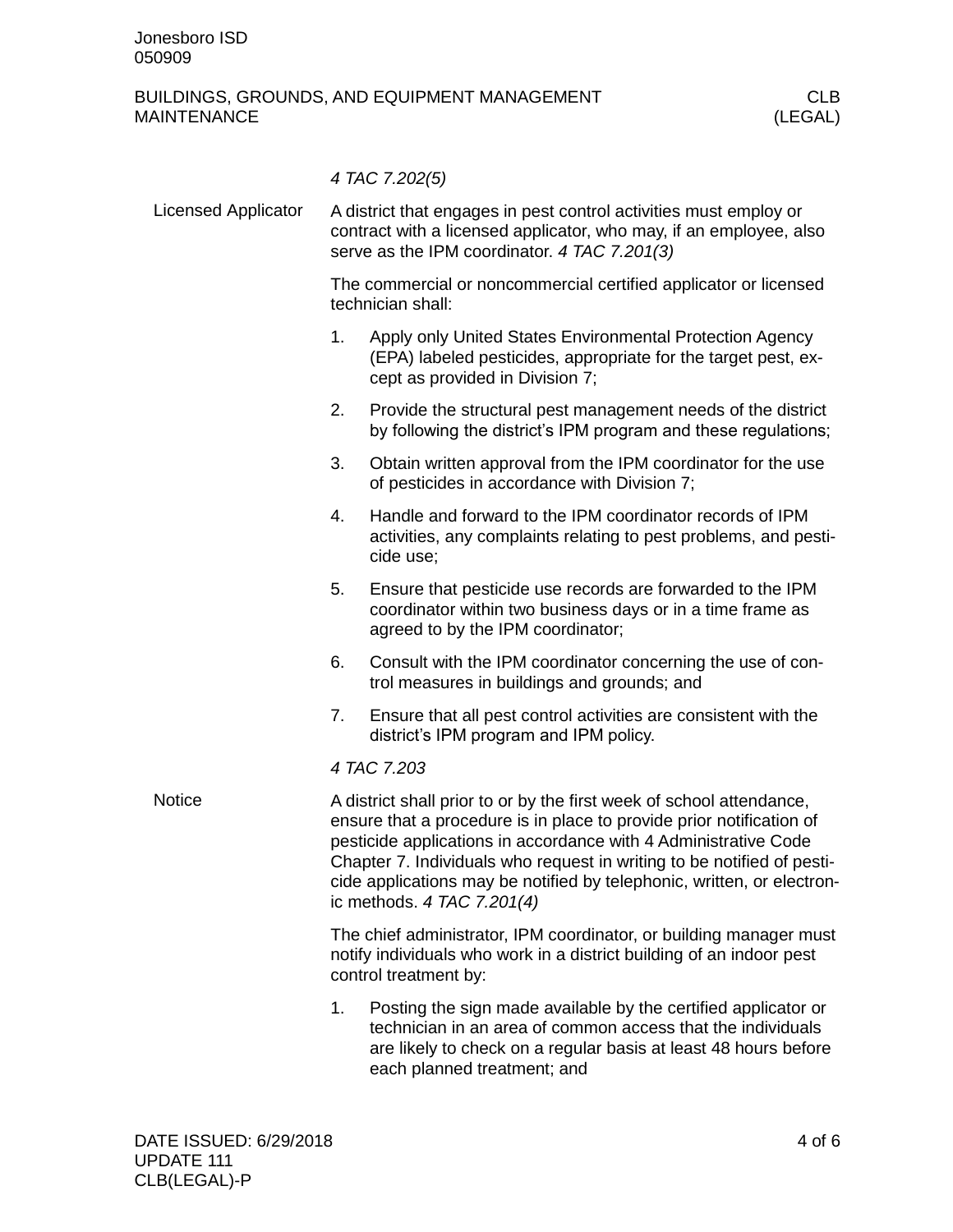|                        | 2.                                                                                                                                                                                                                                                                                                                                                                                                                                                                                                                                                                                                 | Making available, on request, the consumer information sheet<br>made available by the certified applicator or technician.                                                                                                                                                                                                                                                                                                                                                                                                                                                                                                                                                                                                                                                           |  |  |  |  |  |
|------------------------|----------------------------------------------------------------------------------------------------------------------------------------------------------------------------------------------------------------------------------------------------------------------------------------------------------------------------------------------------------------------------------------------------------------------------------------------------------------------------------------------------------------------------------------------------------------------------------------------------|-------------------------------------------------------------------------------------------------------------------------------------------------------------------------------------------------------------------------------------------------------------------------------------------------------------------------------------------------------------------------------------------------------------------------------------------------------------------------------------------------------------------------------------------------------------------------------------------------------------------------------------------------------------------------------------------------------------------------------------------------------------------------------------|--|--|--|--|--|
|                        |                                                                                                                                                                                                                                                                                                                                                                                                                                                                                                                                                                                                    | Occupations Code 1951.455(a); 4 TAC 7.146(c), .147(e), .148(b)                                                                                                                                                                                                                                                                                                                                                                                                                                                                                                                                                                                                                                                                                                                      |  |  |  |  |  |
|                        | Chief administrators or the IPM coordinators of schools must notify<br>the parents or guardians of children attending the facility in writing<br>that pesticides are periodically applied indoors and outdoors, and<br>that information on the times and types of applications and prior<br>notification is available upon request. Such notification must be<br>made at the time of the students' registration. Telephonic, written,<br>or electronic notification of planned applications will meet the notifi-<br>cation requirements. 4 TAC 7.148(c); Occupations Code<br>1951.455(b) [See FD] |                                                                                                                                                                                                                                                                                                                                                                                                                                                                                                                                                                                                                                                                                                                                                                                     |  |  |  |  |  |
| Emergency<br>Exception | .148(d)                                                                                                                                                                                                                                                                                                                                                                                                                                                                                                                                                                                            | The pre-notification requirements of 4 Administrative Code 7.146–<br>.148 are waived if the customer and certified applicator sign a<br>statement attesting to the fact that an emergency exists which re-<br>quires immediate treatment. If such an emergency exists, the con-<br>sumer information sheet must be made available by the licensee.<br>The statement must be kept on file with the pest control use rec-<br>ords. If the customer is not available to sign a statement at the time<br>of treatment, that shall be recorded in the use records along with<br>the customer's name and telephone number. An emergency is de-<br>fined as an imminent hazard to health. An emergency treatment is<br>limited to the localized area of the emergency. 4 TAC 7.147 $(q)$ , |  |  |  |  |  |
| Pesticide Use          |                                                                                                                                                                                                                                                                                                                                                                                                                                                                                                                                                                                                    | All pesticides used by districts must be registered with the EPA and<br>the TDA, with the exception of those pesticides that have been ex-<br>empted from registration by the Federal Insecticide, Fungicide, and<br>Rodenticide Act (FIFRA), Section 25(b). All pesticides used by dis-<br>tricts must also bear a label as required by FIFRA and Chapter 76<br>of the Texas Agriculture Code. Pesticide use must also meet the<br>following requirements:                                                                                                                                                                                                                                                                                                                         |  |  |  |  |  |
|                        | 1.                                                                                                                                                                                                                                                                                                                                                                                                                                                                                                                                                                                                 | Pest control signs shall be posted at least 48 hours prior to a<br>pesticide application inside district buildings as provided for<br>under 4 Administrative Code 7.148.                                                                                                                                                                                                                                                                                                                                                                                                                                                                                                                                                                                                            |  |  |  |  |  |
|                        | 2.                                                                                                                                                                                                                                                                                                                                                                                                                                                                                                                                                                                                 | For outdoor applications made on district grounds, the treated<br>area must be identified at all entry points with a sign, or must<br>be secured using a locking device, a fence or other practical<br>barrier such as commercially available barrier caution tape, or<br>periodically monitored to keep students out of the treated area<br>until the allowed reentry time.                                                                                                                                                                                                                                                                                                                                                                                                        |  |  |  |  |  |
|                        | 3.                                                                                                                                                                                                                                                                                                                                                                                                                                                                                                                                                                                                 | Pesticides used on district property shall be mixed outside of<br>student occupied areas of buildings and grounds.                                                                                                                                                                                                                                                                                                                                                                                                                                                                                                                                                                                                                                                                  |  |  |  |  |  |
|                        |                                                                                                                                                                                                                                                                                                                                                                                                                                                                                                                                                                                                    |                                                                                                                                                                                                                                                                                                                                                                                                                                                                                                                                                                                                                                                                                                                                                                                     |  |  |  |  |  |